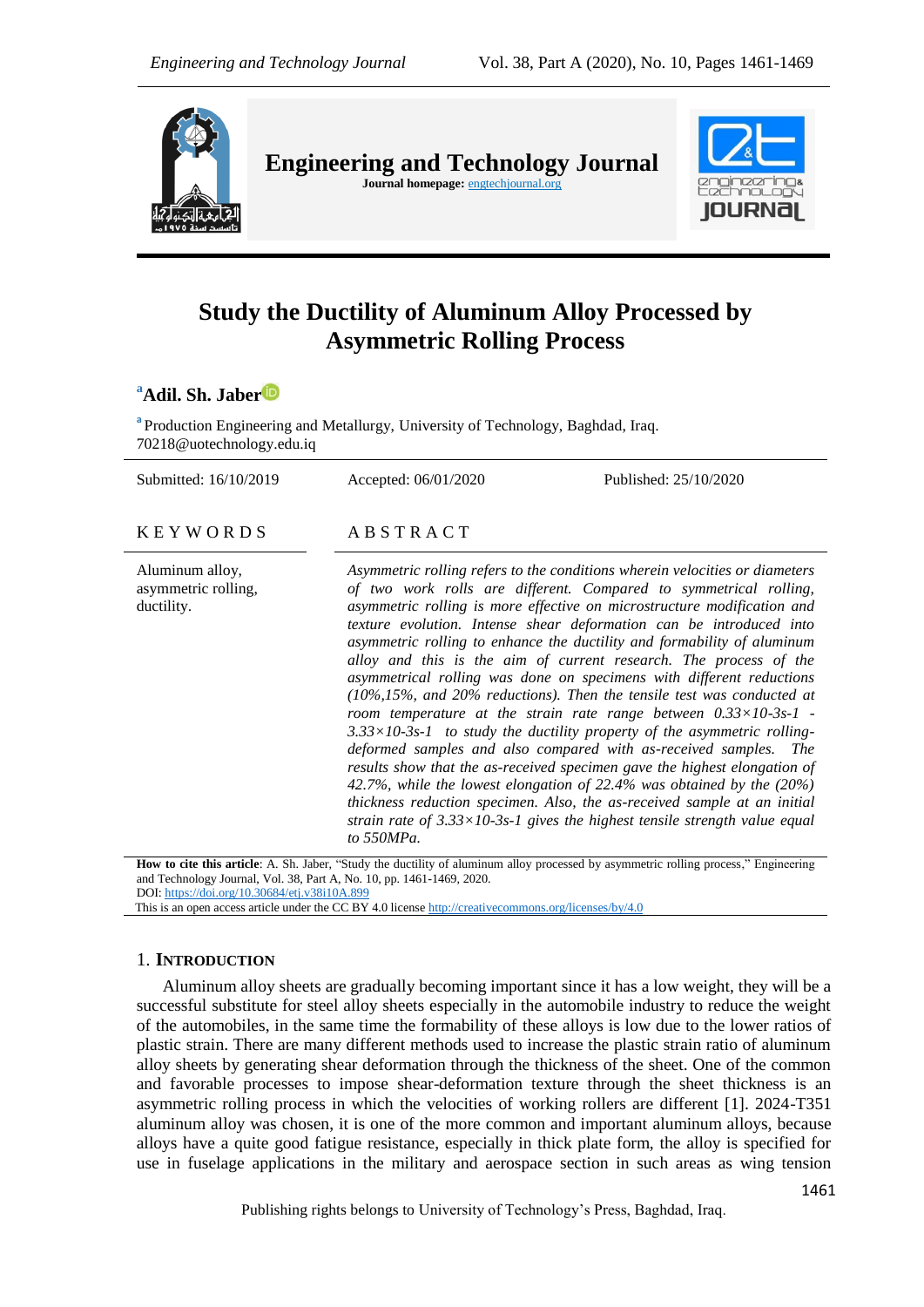members and structures. Alloy 2024 continues to maintain strength characteristics with improving fatigue crack growth and fracture toughness. Over the past decades, considerable attention has been paid to the development of the metallic material's structure using severe plastic deformation (SPD) techniques [2].

There are a lot of techniques that reduce the size of material grains up to micrometer level by subjecting these grains to severe plastic deformations, such as equal channel angular pressing (ECAP) and high-pressure torsion (HPT). One of the importance of these continuous severe plastic deformation techniques is the asymmetric rolling process which has industrial potential in addition to the mention above. In ASR the work rolls rotate at different speeds by using different diameters to impose shear-deformation and therefore would improve the properties of the materials [3-5]. The effective ratio of speed roll on the elongation-to-failure, strength, and texture was studied by Loorentz and Y. Gun Ko [6], sheets were used in this study were 5020 Al alloy which was deformed by using differential speed rolling process (DSR), it is noted all samples were rolled by DSR without appearing of any cracks clearly. Tensile tests were done to measure the mechanical properties of deformed samples by the DSR process and results were compared with one by the equal speed rolling process, they concluded the grain size of 0.5 µm can be attained after two passes during differential speed rolling at a 1:4 ratio of speed roll. Also increasing in roll speed ratios would largely affect the values of the microhardness of this alloy.

Xinsheng et al. [7] studied the effect of reduction per pass on the microstructure and texture of Mg alloy sheets processed by DSR over the range of 9–63% at the same total reduction of 63%. They observed that the microstructure and the texture of the DSR-processed sheet were strongly affected by the reduction per pass. With increasing reduction per pass, the amount of the unidirectional shears bands resulted in a more homogeneous microstructure. The poor plasticity of the AZ31B alloy at room temperature improved by the differential speed rolling process was studied by Hisab et al. [8] the differential speed rolling with different speed ratios 1:1,1:1.4, 1:1.8 and1:2.2 and reductions 20%,25%,30%, 35% were done in order to study the superplastic properties and microstructures of the AZ31B alloy. As well as, conventional rolling processes were done, and the result was compared with the differential speed rolling process under the same conditions. The results of observation showed that the modification of the microstructure had been affected by applied route, rolling speed ratio and reduction and the elongation to failure of rolled samples was increased with the increase of speed ratio and/or thickness reduction in the same initial strain rate and the same rolling route.

Ismail and Hussein [9] studied the effect of temperature on the ductility and texture of the AZ31B Magnesium Alloy by using a differential speed rolling process, the received AZ31B Magnesium Alloy strips with thickness 2mm rolled between two rollers with different diameters under the constant speed ratio 1.15. The optical microscopy was used to investigate the temperature on the microstructure of the rolled strips, and the tensile testing machine was used to test the rolled strips at temperature 623K and different initial strain rates to measure the elongation-to-failure. It can be seen from the result; the differential speed rolling is an effective process to refine the grain size of the rolled sheets. The sheet DSR at 473K showed the highest values of elongation-to-failure 340% and a sensitivity of strain rate (m) 0.35.

In this study the ductility of the 2024-T351 Aluminum alloy processed asymmetric rolling process is investigated, three thickness reductions (10%,15%,20%) are conducted. The tensile test is done for all samples produced by asymmetric rolling and as-receive samples at different initial strain rates to measure the elongation of these samples.

# **2. EXPERIMENTAL PROCEDURES**

# *I. Material Selection*

The material used in this work is the 2024-T351 Aluminum plate. The initial thickness of this plate is 6 mm. The spectrometer devices used to find out the chemical composition of this material. The weight percentage of compositions are shown in Table I.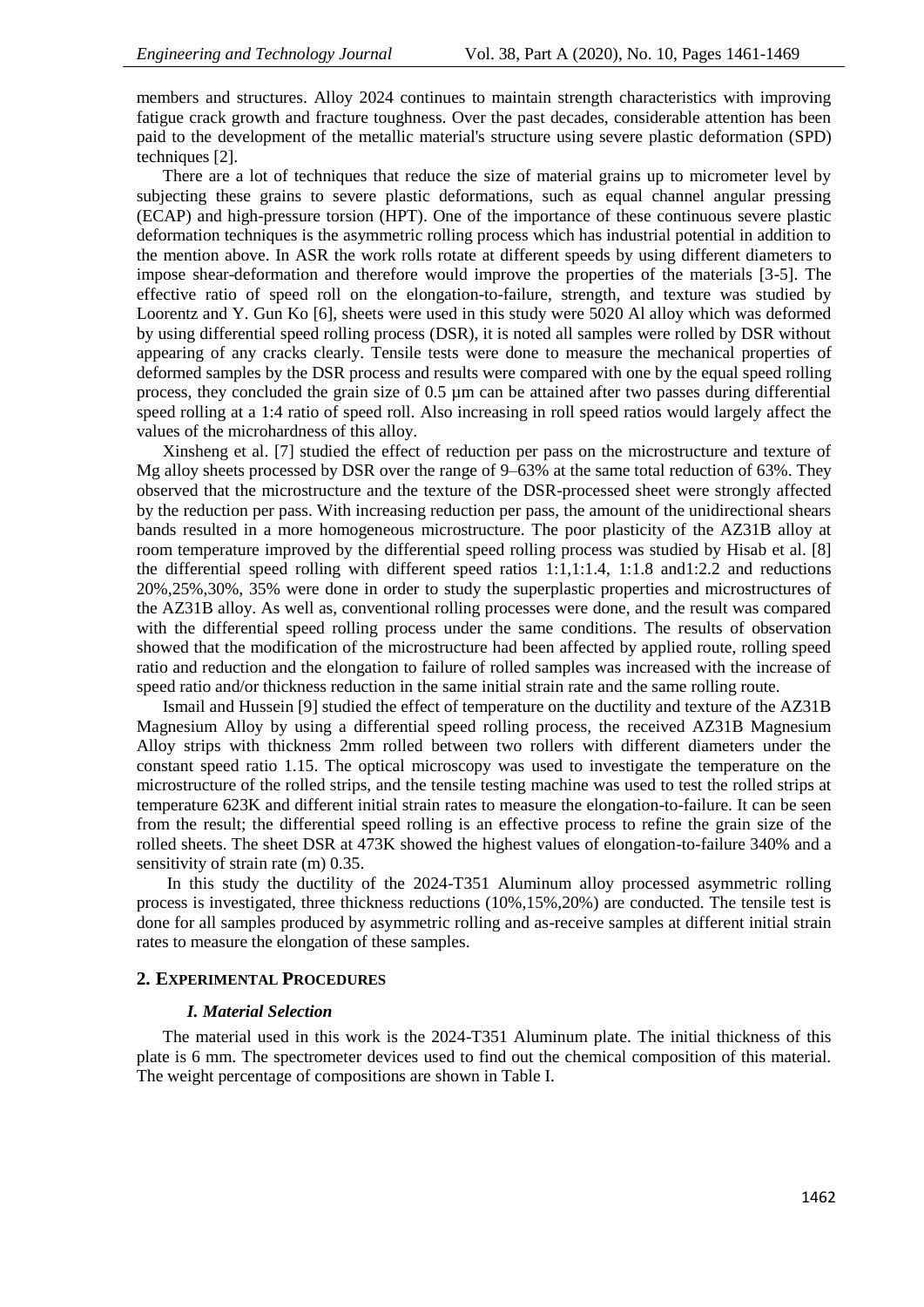**TABLE I: Chemical composition of the 2024-T351 alloy (wt %), ASTM**

| $\sim$<br><i>Elements</i> | ັ  |     | <b>LIL</b>         | Μg | $\sim$<br>-- | -<br>IJ. | ыc             | Mn | $\overline{11}$ | Other |
|---------------------------|----|-----|--------------------|----|--------------|----------|----------------|----|-----------------|-------|
| <i>_omposition</i>        | −. | v.ı | $\sim$ $\sim$<br>. |    |              | ິ        | $\mathbf{v}$ . | v. | - י<br>Dal.     | ∪.J   |

#### *II. Experimental Tooling for Asymmetric rolling (ASR)*

To deform the 2024-T351 Aluminum alloy plate by Asymmetric rolling (ASR) operations. A conventional laboratory rolling mill device as shown in Figure 1 was used, this rolling mill device has two rolls with different diameters. The diameter of the first roll is (55mm) and the second roll (47∙8mm) with a speed ratio of 1:15. The ASR process was carried out for different samples using different thickness reductions (10, 15, 20) %.



**Figure 1: Asymmetrical rolling device.**

#### *III. Specimens for the asymmetric rolling process (ASR)*

Specimen's dimensions are 85 mm long, 65 mm wide and 6 mm thick. The directions of rolling were parallel to the as-received rolling direction. The asymmetric rolling process was conducted at different reductions of 10%, 15%, and 20% to study the effect of reduction on the mechanical properties of 2024 aluminum alloy.

To investigate the effect of reductions on the ductility, the specimens were cut and divided into 4 groups. And for studying the effect of strain rate on the mechanical properties each group divided into three specimens. These specimens were rolled without any lubrication. The differential speed rolling processes were done to get several reductions (10, 15, 20) %. The first group was as-received. The second group with thickness reduction (10%) was attained in one pass rolling, the third group (15%) reduction was attained in two passes, and the fourth group (20%) reduction with three passes. Many passes were used to get the final given reductions using rolling direction (the successive rolling directions were rotated through 180 about the rolling direction). Table II shows the details of the experimental works. Figure 2A shows the shape of strips and Figure 2B shows asymmetrical rolling tool assembly respectively.

#### **3. EXPERIMENTAL PROCEDURES**

#### *I. Tensile Specimen*

The ASTM standard is used to design tensile specimens of bone shape geometry, with 25 mm gauge length, 6 mm width and 6 mm shoulder radius was cut along the plane coinciding with the rolling direction as shown in Figure 3.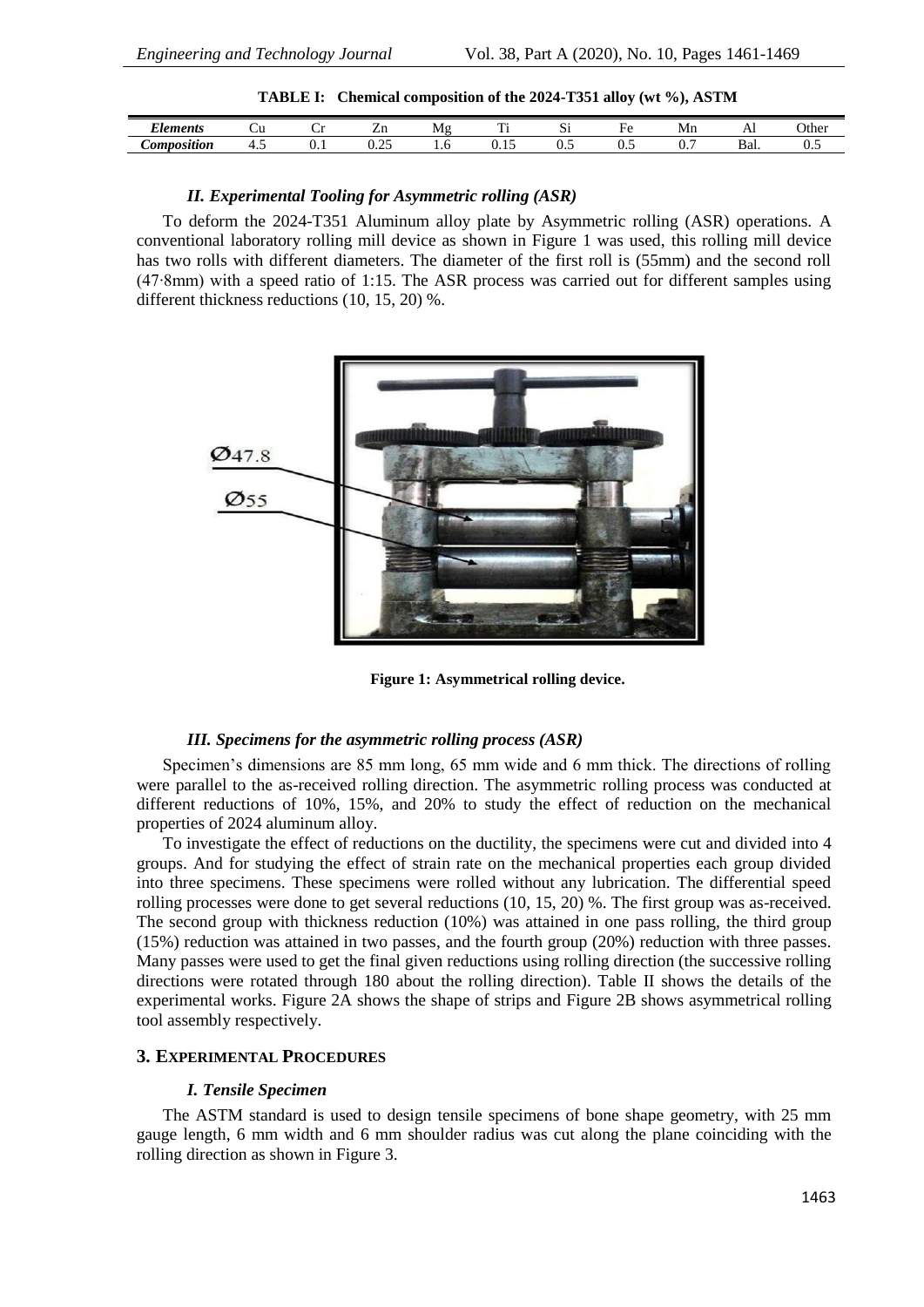| groups        | No. of specimens    | <b>Reduction</b> | No. of passes | <b>Route of passes</b> |
|---------------|---------------------|------------------|---------------|------------------------|
| <b>First</b>  | Three (as-received) | -------          | -------       | ------                 |
| <b>Second</b> | three               | 10%              |               | Rolling direction      |
| <b>Third</b>  | three               | .5%              |               | Rolling direction      |
| Forth         | three               | 20%              |               | Rolling direction      |

**TABLE II: The details of the experimental works**



a) Strips b) rolling device

**Figure 2: The shapes of the strips and the asymmetric rolling device**



**Figure 3: Tensile specimen**

# *II. Tensile Test*

To study the mechanical properties of rolled and unrolled samples, a tensile test was done. After preparing and designing of the tensile test specimens according to standards, the tests were conducted at room temperature, at different strain rates  $(0.33 \times 10^{-3} \text{s}^{-1}$ ,  $1.66 \times 10^{-3} \text{s}^{-1}$ , and  $3.33 \times 10^{-3} \text{s}^{-1}$ ). The tensile test machine model (WDW-200E III) was used to do these tests as shown in Figure 4.

# **4. RESULTS AND DISCUSSION**

This part shows results from tensile tests at room temperature at various initial strain rates for asymmetric rolling-deformed and as-received specimens of the 2024-T351 aluminum alloy strips.

# *I. Elongation-to-failure*

Tensile specimens after being pulled to fracture for the experiments are shown in Figure 5. It can be noticed throughout the test operation the specimens showed uniform stretching within the gage length region and continue increasing in length and decreasing in width for this gage region up to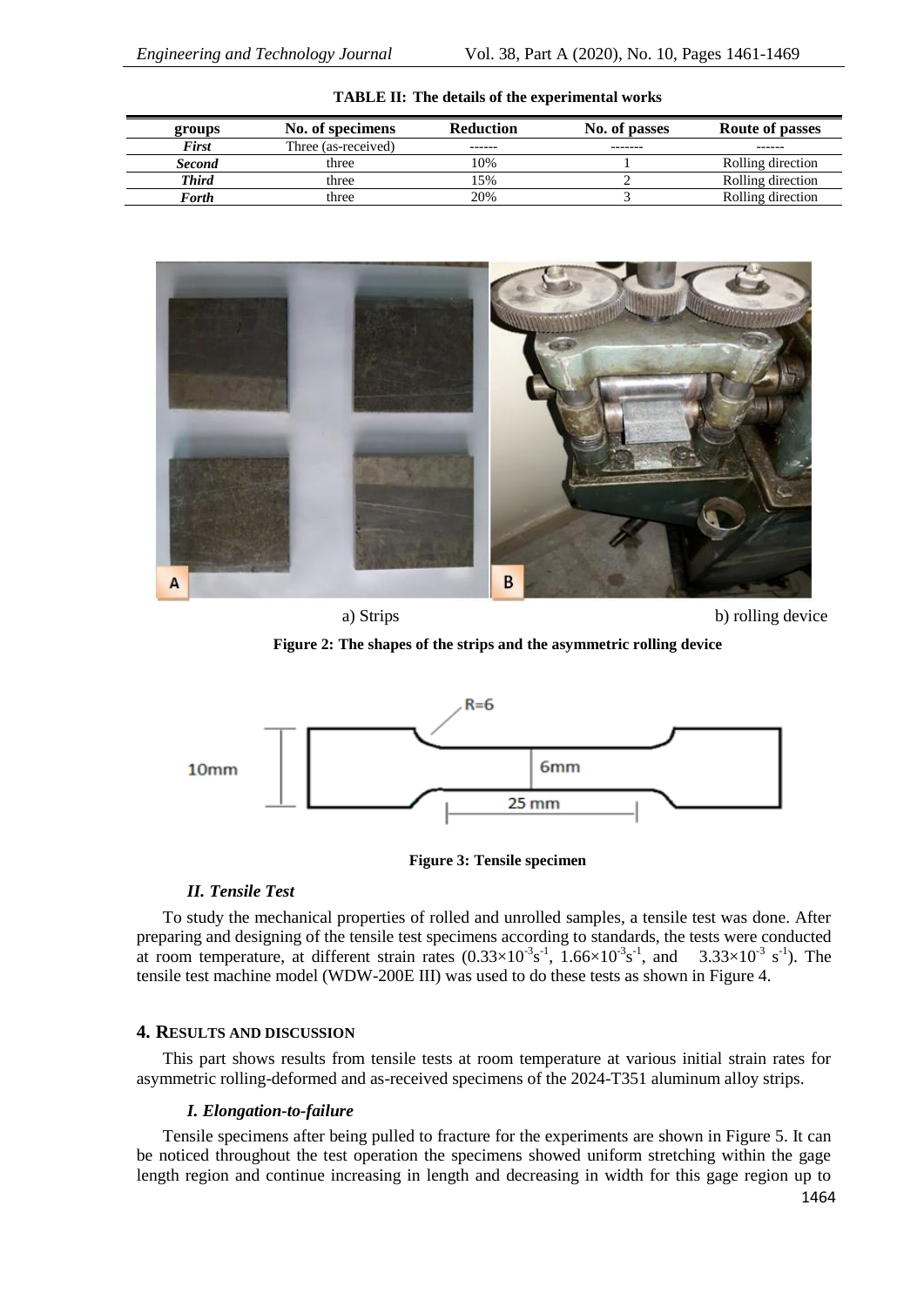reach to fracture without the appearance of clear necking or with the appearance of a small amount of necking within these regions of gage length. The elongation-to-failure was measured for ASRed and as-received 2024-T351 aluminum alloy plates after the tensile test, the results are listed in Table III. It can be seen from the table that the ASRed 2024-T351 aluminum alloy sheets exhibit different elongation with different reductions. All elongation-to-failure of the alloy is higher than 22%, the lowest elongation 22.4% can be obtained by ASRed with (20%) thickness reduction and the higher elongation of 42.7% was obtained for the as-received specimen. As shown in Table 3. The ductility of the sample can be determined as follows:

$$
EL\% = \frac{tf - l0}{l0} \, X \, 100\%
$$

Where El% is the percentage elongation to failure, 10 is the length of the specimen's gauge region, if is the final length of the specimen's gauge region after the test.



**Figure 4: WDW-200E III machine**



**Figure 5: Image illustrated of the specimens after the tensile test**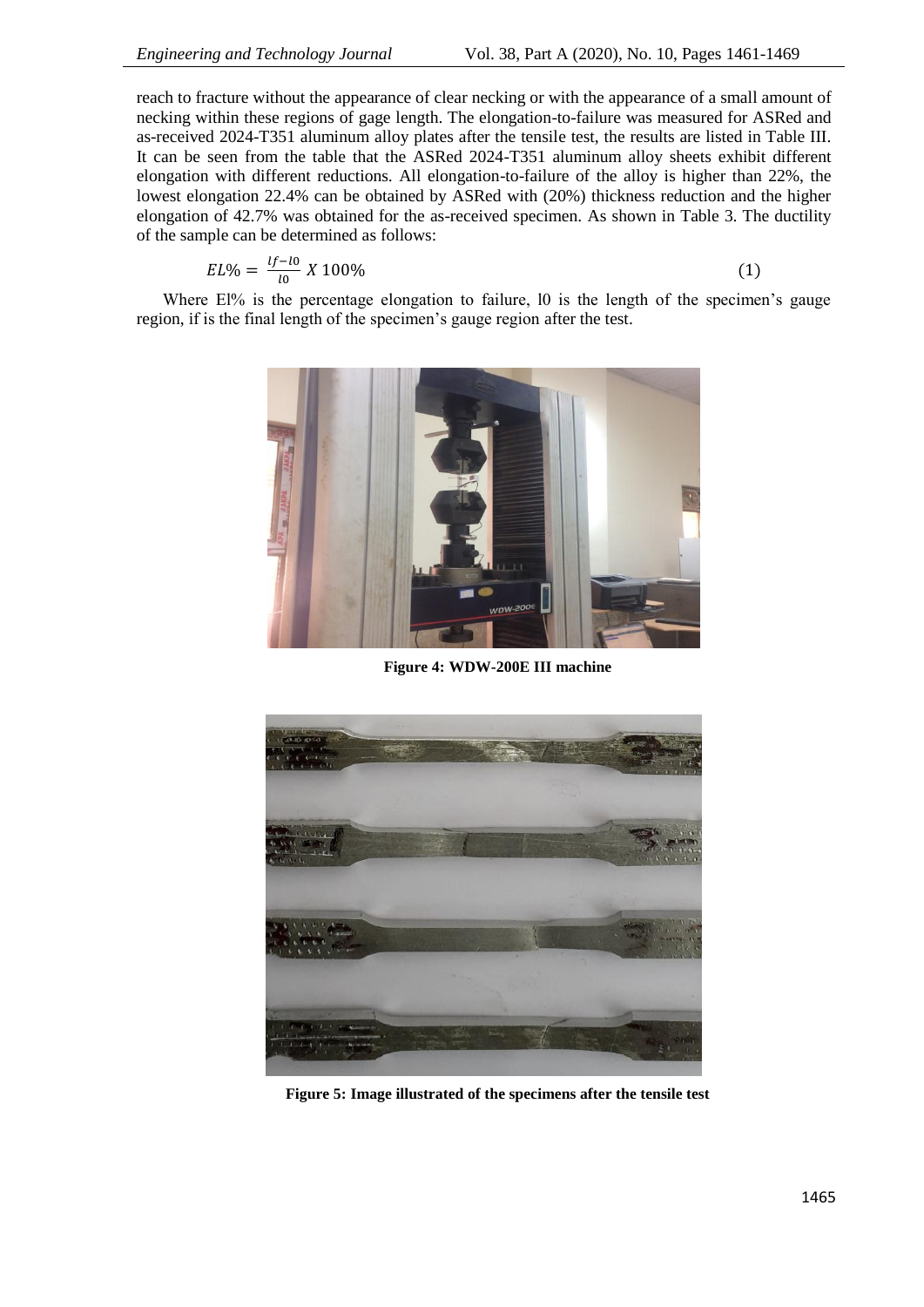| specimen                | Initial strain rate X 10- | <b>Elongation %</b> | <b>Maximum</b> strain |
|-------------------------|---------------------------|---------------------|-----------------------|
|                         | 3                         |                     |                       |
| As-received             | 0.33                      | 42.7                | 0.35                  |
|                         | 1.66                      | 41.3                | 0.34                  |
|                         | 3.33                      | 36.1                | 0.30                  |
| 10% thickness reduction | 0.33                      | 29.1                | 0.25                  |
|                         | 1.66                      | 33.9                | 0.29                  |
|                         | 3.33                      | 26.0                | 0.23                  |
| 15% thickness reduction | 0.33                      | 30.8                | 0.26                  |
|                         | 1.66                      | 26.3                | 0.20                  |
|                         | 3.33                      | 26.9                | 0.23                  |
| 20% thickness reduction | 0.33                      | 25.4                | 0.22                  |
|                         | 1.66                      | 24.4                | 0.21                  |
|                         | 3.33                      | 22.4                | 0.20                  |

| TABLE III: | Tensile testing results of 2024-T351 aluminum alloy |  |
|------------|-----------------------------------------------------|--|
|            |                                                     |  |

#### *II. True Stress-Strain Curve*

The true stress and strain curves for asymmetric rolling-deformed and as-received specimens of the 2024-T351 aluminum alloy plates are shown in Figures 6 and 7. The flow curve of the specimens can be got from the engineering stress-strain curve which directly obtained by the computer connected with the tensile test machine as follows:

| $\sigma t = \sigma 0(1+e)$ | (2) |
|----------------------------|-----|
|                            |     |

$$
\epsilon = \ln(1+e) \tag{3}
$$

where  $\sigma t$  is the true stress,  $\sigma o$  is the engineering stress,  $\epsilon$  is the true strain and e is the engineering strain. Figure 6a-6d shows the true stress-true strain curves for as-received specimens and asymmetric rolling-deformed specimens with different reductions (10, 15, 20%) respectively, and each specimen of them have tested under three initial strain rates  $(0.33, 1.66, 3.33)10^{-3} s^{-1}$ .

The trend of these curves is the same as the change in used different strain rates. It can be seen that flow stress follows different patterns to different strain rates, the flow stress will increase with an increase in strain rates, where Figure 6a, shows the true stress-strain curves for the as-received a 2024-T351 alloy sheet tested with initial strain rate  $3.33 \times 10^{-3}$ , which exhibit a maximum tensile strength value equal to 550 MPa. While The ductility decreases as the strain rate increases from  $0.33 \times 10^{-3}$  s<sup>-1</sup> to  $3.3 \times 10^{-3}$  s<sup>-1</sup>, whereas the flow stress Increases significantly. In general, the flow stress increases while the elongation decreases with increasing strain rate during the test. Figures 7 shows the true stress versus true strain curves of the as-received and ASR samples with different reductions (10%,15%,20% reductions) specimens were obtained by tensile testing at room temperature. It can be roughly seen that the as-received sample shows a more ductile behavior when compared with ASR processed samples. This is because the decrease in the values of the ductility resulting from the process of strain hardening during the rolling operations is greater than the increase in values of the ductility resulting from imposing shear deformation through the thickness by using the ASR process, In addition to mentioned above, There were some important points which must point at them which caused reducing the ductility in the rolled samples to these levels which are the samples after asymmetric rolling process would subject to some curvatures due to the mechanism of asymmetric rolling, so must subject these samples with simple curvatures to some simple auxiliary pressing in order to return these samples to their straightness, accordingly will be suitable and ready to tensile tests, as well as don't using annealing operations through the rolling process would lead to decreasing in ductility up to these levels. The highest strain value of 0.36 at the initial strain rate of 0.33 x  $10^{-3}$ for the as-received and the lowest value was 0.2 for the (20% thickness reduction) specimen at  $3.33X10^{-3}$  strain rate. While the flow stresses increase with the increase in thickness reduction due to strain hardening which subjects to the samples during the rolling process.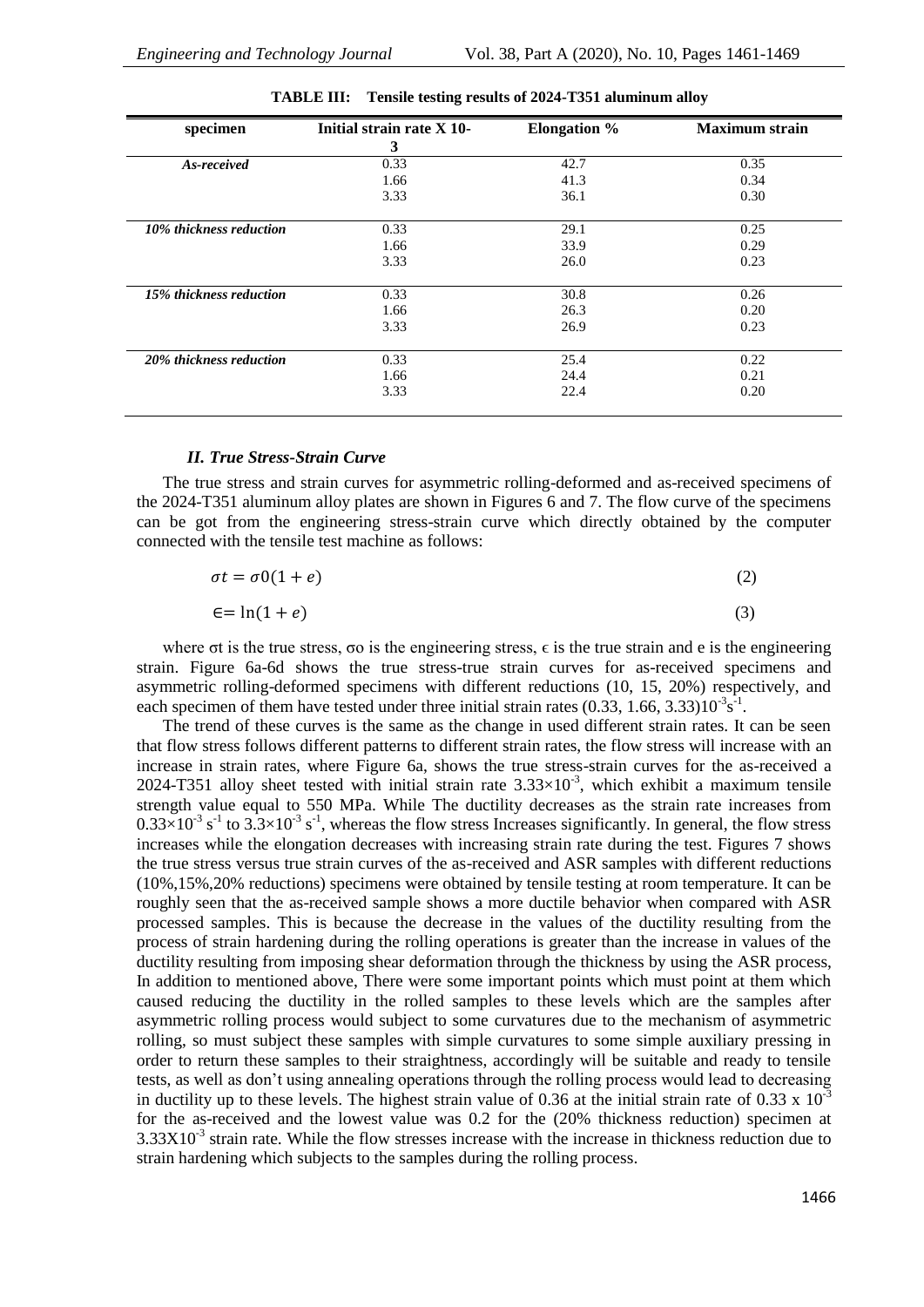

**Figure 6: True stress-strain curves of the tensile test at different initial strain rates for 2024-T351 specimens (a) As-received (b) 10% thickness reduction (c) 15% thickness reduction (d) 20% thickness reduction**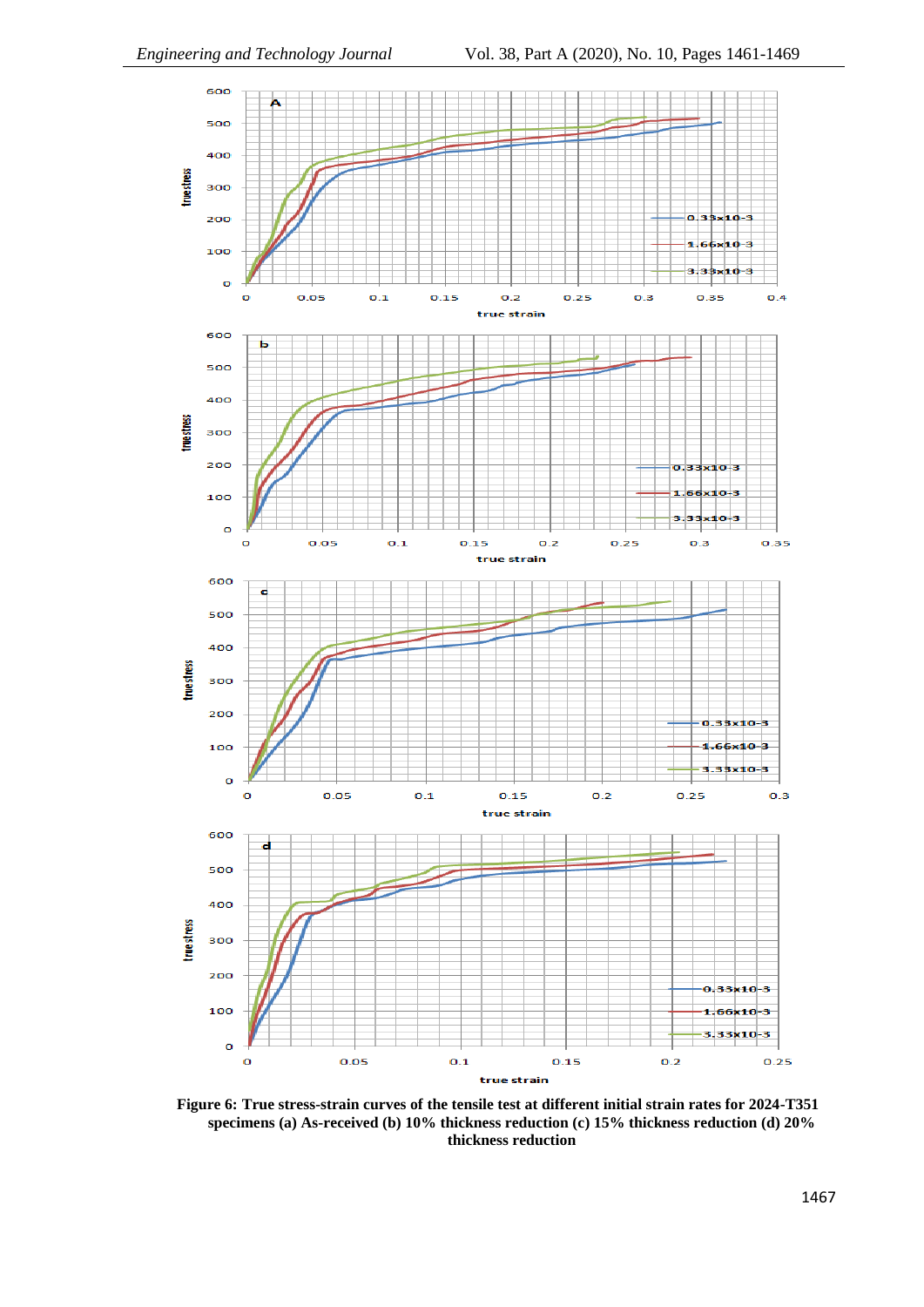

**Figure 7: True stress-strain curves of tensile test for different ASRed specimens and constant initial strain rate 0.33× 10-3 s -1 , 1.66× 10-3 s -1 , 3.33× 10-3 s -1 respectively**